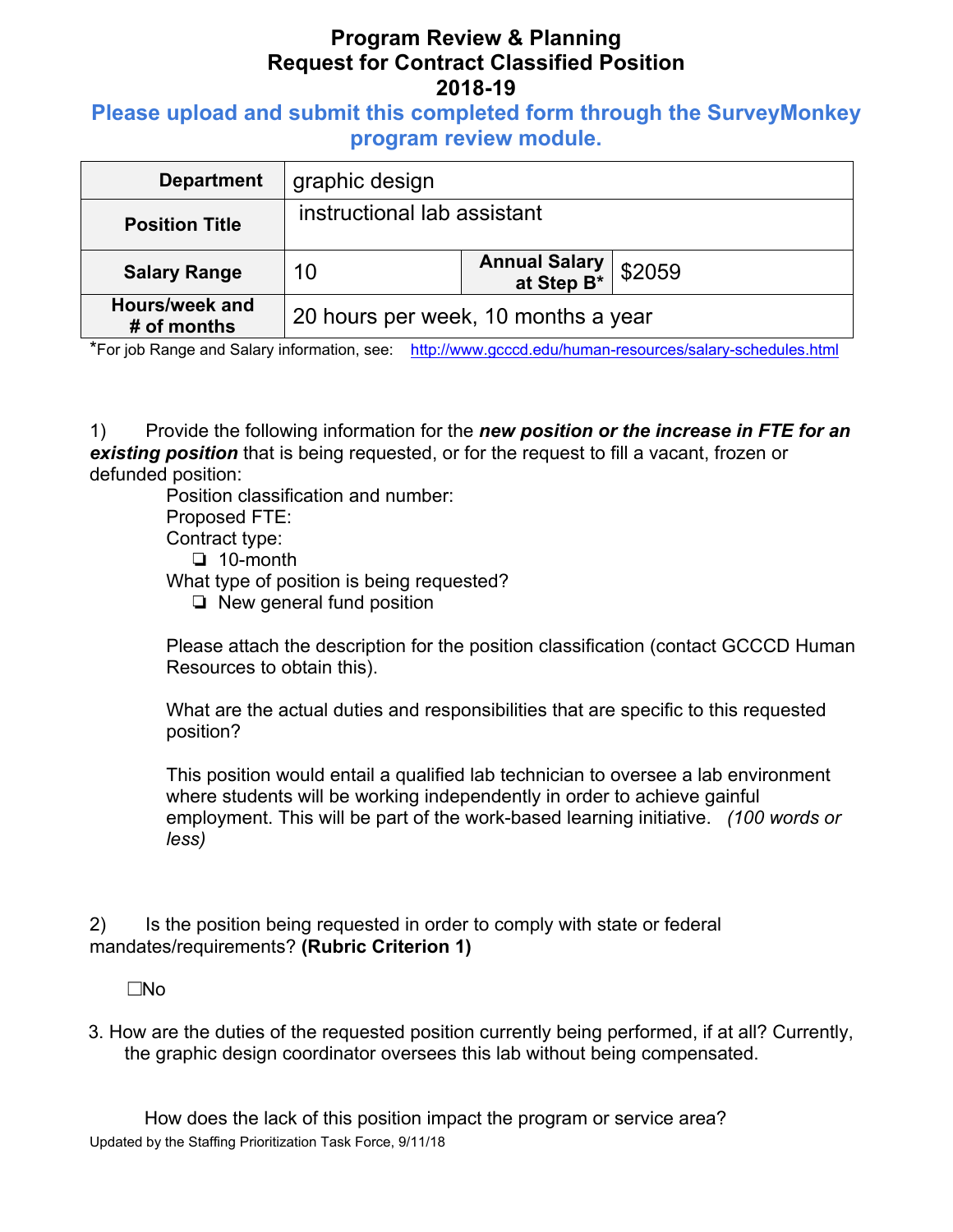## **Program Review & Planning Request for Contract Classified Position 2018-19**

### **Please upload and submit this completed form through the SurveyMonkey program review module.**

But This position would allow someone to oversee the studio lab which would allow work experience/intern students to work in the lab without the direct supervision of a faculty member.

What impact, if any, have frozen or vacant positions within the department had on services or staff workload? N/A

*(200 words or less)* **(Rubric Criteria 1)**

4. How has the program/service area changed over the most recent five academic years and/or how is it expected to change within the next five years (i.e. growth, additional services, increased workload and reorganization) that warrants this position? \*\*Please use both quantitative and qualitative data including, but not limited to: enrollment and productivity data, staffing or other studies, surveys, volume of students or employees served, total comp time accrued, number of hourly/ intern/ volunteer/work-study, and services provided.\*\*

In order to meet the metrics of the strong workforce initiative, work-based learning translates to work experience students and interns that are preparing to enter the workforce. This studio lab that will be overseen by a part-time classified worker will allow students to work independently in the lab which will build their skills as well as allow them to prepare resumes and other materials for their job search.

- 5. How would this position's main duties specifically support the institution's strategic priorities? This position would allow it to achieve the metrics of gainful employment as set forth by the strong workforce initiative from the California Chancellor's office.
	- 2. Guided Student Pathways
	- 3. Student Validation and Engagement

6. How will the position impact the ability of the program or service area to innovate and meet changing needs?

This position would allow for instituting strong workforce metrics concerning work-based learning.